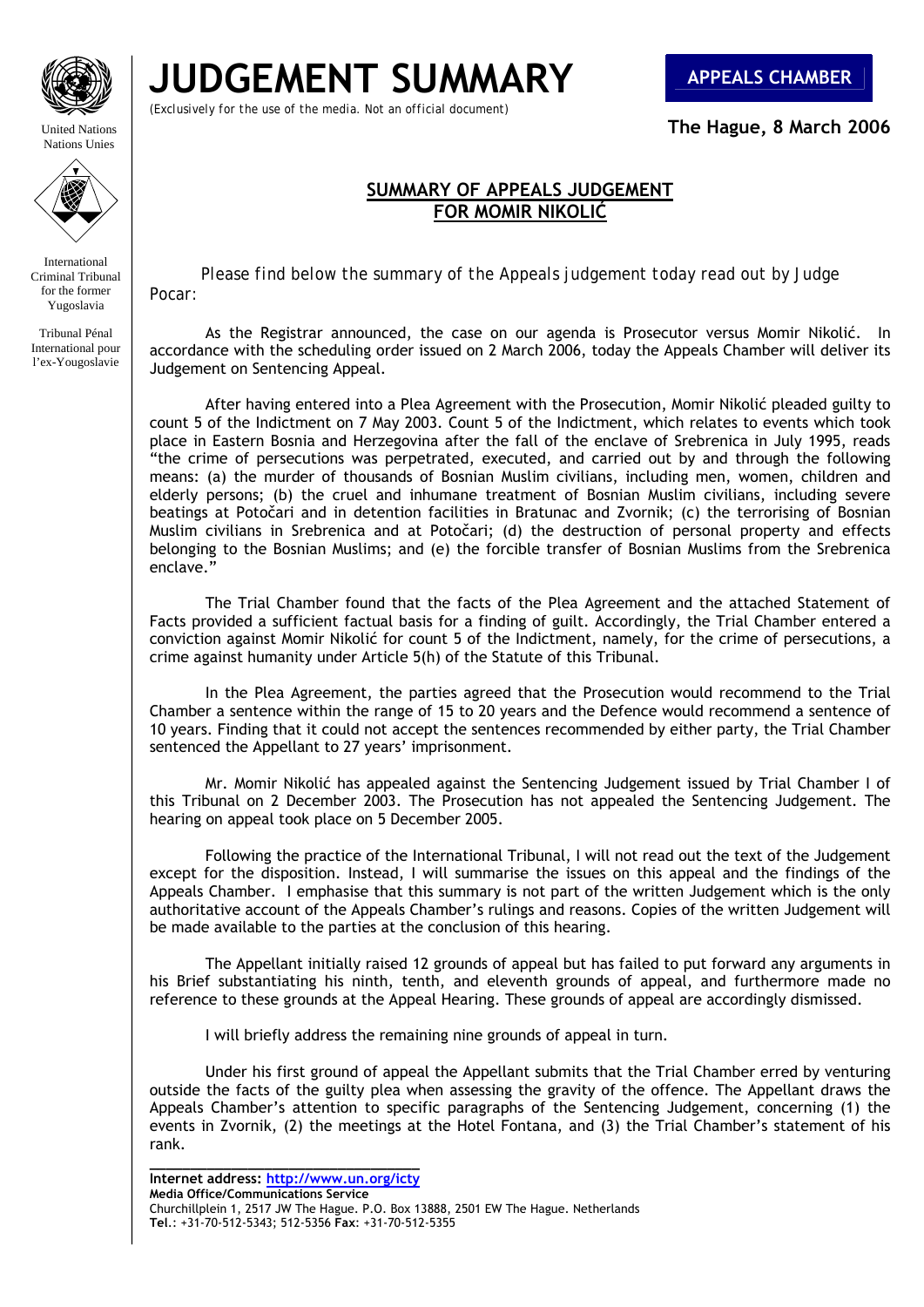The Appeals Chamber agrees with the Appellant that Trial Chambers are in principle limited to the factual basis of the guilty plea, set forth in such documents as the indictment, the plea agreement and a written statement of facts. However, after comparing the facts as stated by the Trial Chamber with the facts acknowledged by the Appellant, the Appeals Chamber finds that the Trial Chamber did not err in stating the facts concerning the events in Zvornik or his involvement in the meetings at the Hotel Fontana. Regarding the overstatement of the Appellant's rank, the Appeals Chamber finds that, even though the Trial Chamber erroneously stated his rank in the introductory part of the Sentencing Judgement, the Appellant has failed to demonstrate how this influenced the Trial Chamber in its sentencing considerations.

 The Appellant's first ground of appeal, including sub-grounds 1A and 1B, are accordingly dismissed.

In his second and twelfth ground of Appeal, the Appellant asserts that the Trial Chamber erred when it imposed a sentence of 27 years' imprisonment on him since this sentence is inconsistent with the sentences imposed in other cases. The Appellant draws the Appeals Chamber's attention to the cases of Radislav Krstić, Dragan Obrenović, Vidoje Blagojević, and Dario Kordić.

The Appeals Chamber has previously held that "[a] previous decision on sentence may indeed provide guidance if it relates to the same offence and was committed in substantially similar circumstances". However, the Appeals Chamber also reiterates that "while [it] does not discount the assistance that may be drawn from previous decisions rendered, it also concludes that this may be limited." The reason for this limitation is that, when comparing a case to the same offence committed in substantially similar circumstances, the Trial Chamber still has an overriding obligation to tailor a penalty to fit the gravity of the crime and the individual circumstances of the accused, which include the consideration of both aggravating and mitigating circumstances.

 It is in the light of those criteria that the Appeals Chamber has reviewed the Appellant's case with the cases of Dragan Obrenović, Radislav Krstić, Vidoje Blagojević, and Dario Kordić.

 With respect to the case of Dragan Obrenović, the Appeals Chamber considers that the cases of Obrenović and the Appellant are comparable with respect to the number and type of crimes, both accused being responsible for persecutions as a crime against humanity in the context of the fall of Srebrenica. However, the Trial Chamber established several differences between the two cases, namely in relation both to the respective level of participation in the commission of the crime and to the factors it took into account in mitigation. When the level of participation in the commission of a crime and mitigating factors differ, different penalties are justified. Therefore, the Appellant has failed to show that the relationship between his sentence and that of Dragan Obrenović reveals error in the Trial Chamber's Sentencing Judgement in this case.

In relation to Radislav Krstić, who received a sentence of 35 years' imprisonment, the Appeals Chamber considers that the crimes committed may, in general, be comparable since both were found guilty for crimes that occurred in relation to the fall of Srebrenica. However, it is necessary to compare the number and type of crimes and also how the individuals participated in the crimes and their individual circumstances. The Appeals Chamber finds that the participation of the Appellant compared to that of Radislav Krstić and the respective mitigating circumstances are not similar. In sum, the Appellant has failed to show that the relationship between his sentence and that of Radislav Krstić reveals error in the Trial Chamber's Sentencing Judgement in his case.

 With respect to the case of Vidoje Blagojević, the Appeals Chamber notes that the sentence in the case of Blagojević is pending appeal and thus has not yet been the object of final consideration. Therefore, the Appeals Chamber cannot engage in a comparison between the sentence of Vidoje Blagojević and that of the Appellant.

 With respect to the sentence given to Dario Kordić, the Appeals Chamber finds that, as conceded by the Appellant himself, the killings were not on the same scale as those in Srebrenica. As Dario Kordić was not convicted for the same offences as those of the Appellant, the Appeals Chamber concludes that the two cases are not comparable.

For the foregoing reasons, the Appeals Chamber dismisses the second and twelfth ground of appeal.

 Under his third ground of appeal, the Appellant argues that the Trial Chamber considered his role in the crimes both in the gravity of the offence and again as a separate aggravating circumstance.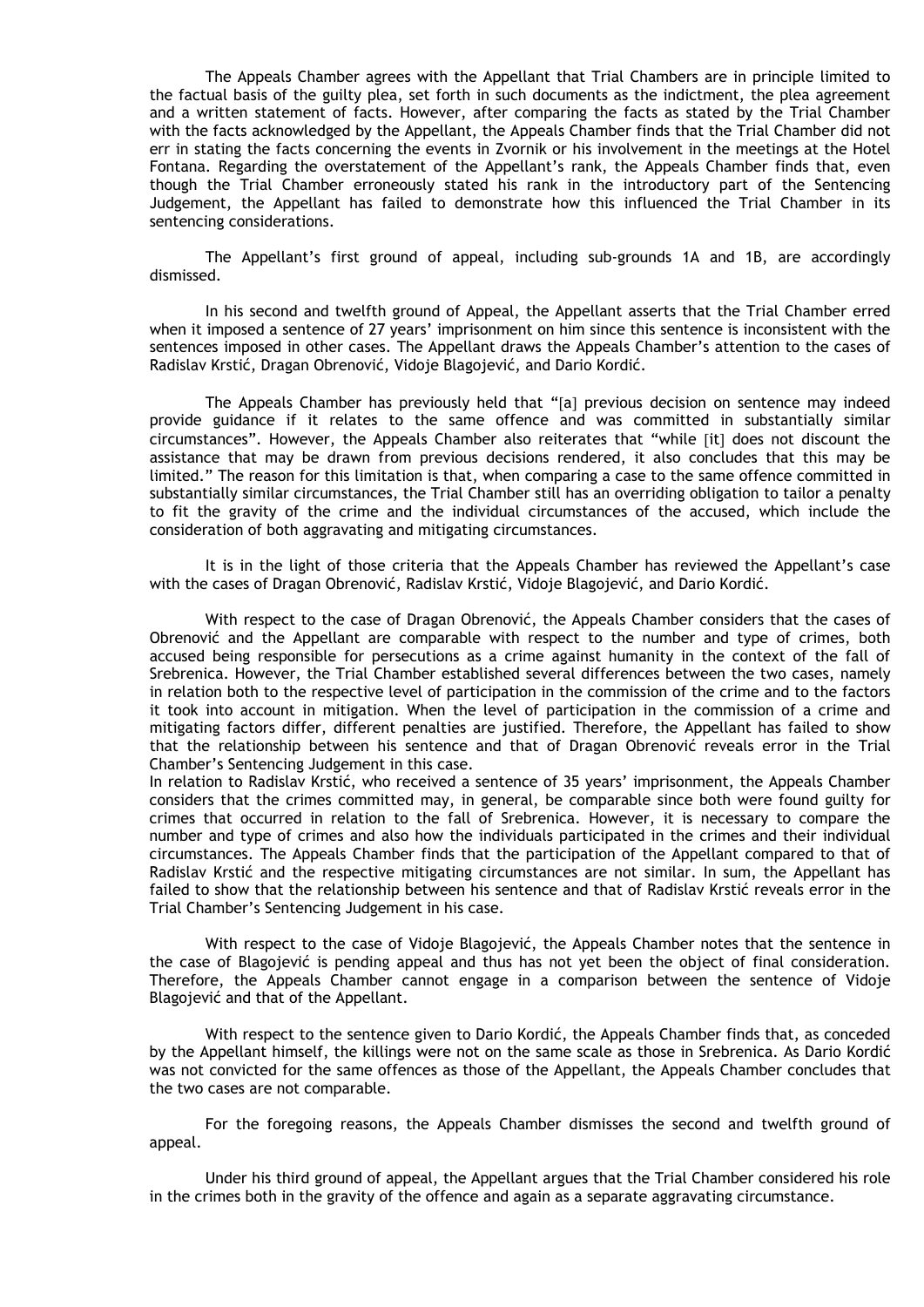The Appeals Chamber recalls that factors taken into account as aspects of the gravity of the crime cannot additionally be taken into account as separate aggravating circumstances, and vice versa. The Appeals Chamber considers that the Trial Chamber took into account the Appellant's active role in the crime in its assessment of the gravity of the offence, and his position of authority and the role he played in the crime as a separate aggravating circumstance. The Appeals Chamber is not satisfied that the Appellant's role taken into account by the Trial Chamber when considering the gravity of the offence and his "role" taken into account as an aggravating factor correspond to different aspects of the role in question. There is no identifiable difference in the facts cited that would lead to such a conclusion; both the paragraph concerning the gravity of the crime and the paragraph concerning the aggravating circumstance address as a general matter the Appellant's role in the murder operation. The Appeals Chamber concludes that the Trial Chamber committed a discernible error in taking into account twice in sentencing the role the Appellant played in the commission of the crimes. Double-counting the Appellant's role in the crimes is impermissible as doing so allows the same factor to detrimentally influence the Appellant's sentence twice. As it impacted on the Trial Chamber's determination of the sentence, the Appeals Chamber will take this error into account when revising the Appellant's sentence. Accordingly, the Appellant's third ground of appeal is upheld.

 Similar to the foregoing ground of appeal, the Appellant alleges in his fourth ground of appeal that the Trial Chamber considered the vulnerability of the victims as a factor contributing both to the gravity of the offence and to an aggravating circumstance. However, in this instance, the Trial Chamber did not take the same factors into account when assessing the gravity of the crime and the aggravating circumstances. In its finding on the gravity of the offence, the Trial Chamber considered the impact of the crimes on the people who survived the horrific events at Srebrenica. In contrast, it considered the position of vulnerability and the helplessness of the victims as an aggravating circumstance. The Appeals Chamber therefore finds that the Trial Chamber did not take into account the same consideration twice and dismisses the fourth ground of appeal.

Under his fifth ground of appeal the Appellant claims that the Trial Chamber erred in fact when it relied upon a mistranslation of defence counsel's closing arguments at trial in weighing the Appellant's sentence.

 The Appeals Chamber acknowledges that the defence counsel at trial did not say "only 7.000 persons were killed in this campaign" but he said "around 7.000 men were killed". Therefore the Trial Chamber relied on a falsely translated statement of defence counsel at trial. The Prosecution argued during the Appeal Hearing that "[the mistranslation] is worth considering, particularly since the [...] Trial Chamber was specifically disturbed by the use of the phrase". The Prosecution agreed with the Appellant that this translation error "was very unfortunate and may have had an influence on the Trial Chamber's assessment of not only the facts, the admissions, but also the sentence."

 The Appeals Chamber agrees with the parties' submissions. The Appeals Chamber first notes that the Trial Chamber expressed its stance in very strong words, namely, the Trial Chamber stated that it was "shocked" to hear the Nikolić Defence make this statement. Furthermore, it stated that the use of the term "only" in relation to the number of persons murdered was "shameful". Moreover, the above statement of the Trial Chamber was made in the chapter of the Sentencing Judgement regarding its findings on the gravity of the offence, which, the Appeals Chamber has previously emphasised, is "the most important consideration, which may be regarded as the litmus test for the appropriate sentence". In light of the position of the statement in the Sentencing Judgement and the harshness of the words used by the Trial Chamber, the Appeals Chamber concludes that the Trial Chamber took this factor into account to the detriment of the Appellant when assessing his sentence. For the foregoing reasons, the Appeals Chamber allows the Appellant's fifth ground of appeal.

In his sixth ground of appeal, the Appellant submits that the Trial Chamber failed to give sufficient credit to the guilty plea as a mitigating circumstance. He first argues that the Trial Chamber had reservations about the value of plea agreements in general.

The Appeals Chamber notes that the Trial Chamber addressed its reservations when considering the general question of whether plea agreements were appropriate in cases involving serious violations of international humanitarian law. The Trial Chamber gave no indication that it considered those reservations when determining the effect of the guilty plea on the Appellant's sentence. Indeed, the Trial Chamber acknowledged without reservation that the Appellant's guilty plea was an important factor in mitigation of the sentence. This argument is accordingly dismissed.

 Moreover, the Appellant argues that the Trial Chamber did not give enough weight to the fact that (1) his guilty plea, before the start of the trial, saves the resources of the International Tribunal, and that (2) he was the first Bosnian Serb to publicly admit his guilt in relation to the Srebrenica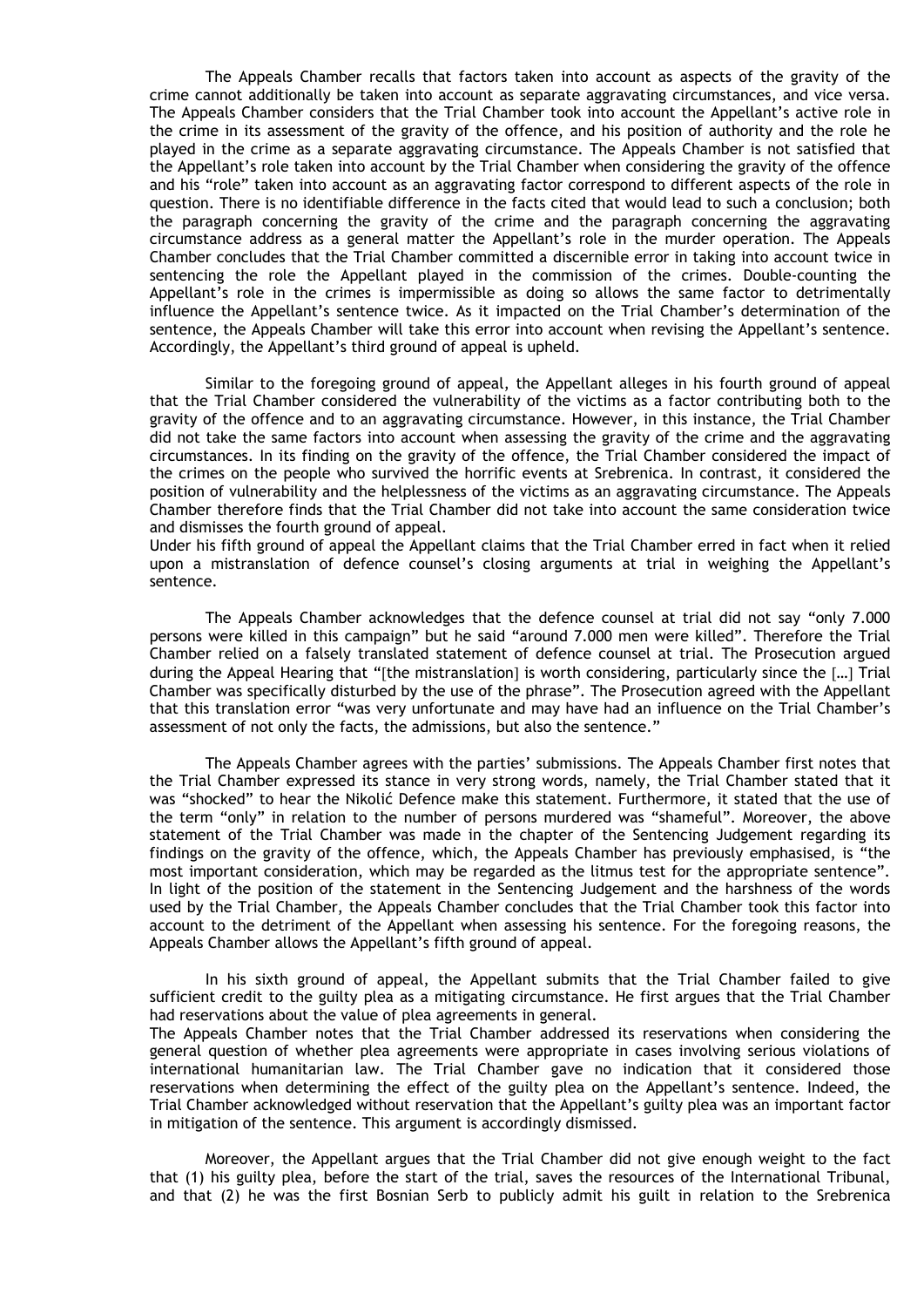massacre. The Appeals Chamber first finds that it is in accordance with the jurisprudence of this Tribunal to allocate "little weight" only to the fact that the Appellant's guilty plea saved International Tribunal resources. In relation to his second argument, the Appeals Chamber finds that the Trial Chamber considered the fact that the Appellant was the first Serb officer to acknowledge his guilt in relation to the Srebrenica massacre. Moreover, the Trial Chamber implicitly considered the fact that he was the first Serbian officer to acknowledge the VRS's involvement in the events after the fall of Srebrenica to be significant since his guilty plea contributed to, inter alia, restoring peace, providing a basis for reconciliation, and precluding revisionism.

 The Appeals Chamber also notes that the Trial Chamber qualified the Appellant's guilty plea as "significant" and as an "important factor in mitigation of the sentence". For all the foregoing reasons, the Appellant has failed to demonstrate that the Trial Chamber committed a discernible error in the weight it attached to his guilty plea. The Appellant's sixth ground of appeal is accordingly dismissed.

 The Appellant submits in his seventh ground of appeal that the Trial Chamber erred in failing to recognise his full co-operation with the Prosecution.

 The Appeals Chamber finds that the Trial Chamber, when assessing the mitigating circumstance of the accused's co-operation with the Prosecution, should take into account the Prosecution's assessment of this co-operation. Moreover, considering that the Trial Chamber has a general obligation to set out a reasoned opinion pursuant to Article 23(2) of the Statute, the Appeals Chamber finds that, if the Trial Chamber disagrees with the Prosecution's assessment of the accused's co-operation, it has a duty to provide sufficient reasons for not following the Prosecution's assessment.

 Based on this premise, the Appeals Chamber has found several discernible errors in the Trial Chamber's assessment of Momir Nikolić's co-operation with the Prosecution.

(1) The Trial Chamber has found that there were "numerous instances" where the Appellant's testimony had been evasive. However, it refers to one example only. The Appeals Chamber finds that if a Trial Chamber considers a fact to lessen the weight given to a mitigating circumstance, it must be supported in a way so as to ensure that the accused has the possibility to provide arguments in case he seeks to disturb the finding on appeal. Therefore, the Appeals Chamber concludes that the Trial Chamber failed to support its finding of the Appellant's "numerous instances of evasiveness" and therefore failed to provide a reasoned opinion in this respect.

(2) The Trial Chamber also erred in taking into account the fact that the Appellant had told lies to the Prosecution when confessing to crimes he had not committed. The Appeals Chamber considers that, in the specific circumstances of this case, any negative impact or confusion that such false confessions may have caused on the value of his co-operation had been cured. First, it was on the Appellant's initiative that he went back to the Prosecution, apologised, and corrected his statement. Second, as acknowledged by the Prosecution, the Appellant showed his full willingness to co-operate with the Prosecution by openly admitting to have rendered false confessions. The Trial Chamber did not appear to have taken account for these actions of the Appellant in assessing the value of his cooperation. For these reasons, the Appeals Chamber finds that the Trial Chamber committed a discernible error in this regard.

(3) Also, it is not clear what facts the Trial Chamber relied upon when coming to the conclusion that the Momir Nikolić's testimony in the Blagojević case "was not as detailed as it could have been in certain areas". The Appeals Chamber has scrutinised the Appellant's testimony in the Blagojević case, but it could not find an instance in which the Trial Chamber asked for more details. The Appeals Chamber finds that the Trial Chamber failed to support its finding and in this respect failed to provide a reasoned opinion.

(4) The Trial Chamber also did not substantiate its finding that "[h]ad [Momir Nikolić] been completely sincere about co-operating, [he] would have been more open in all aspects of his testimony and been more forthright in his responses before, and to, the Trial Chamber" and the Appeals Chamber finds again that the Trial Chamber failed to provide a reasoned opinion in this regard.

 The Appeals Chamber has therefore identified several discernible errors committed by the Trial Chamber when assessing the Appellant's co-operation with the Prosecution. The Appeals Chamber considers that these errors led the Trial Chamber to attach insufficient weight to the mitigating circumstance of his co-operation with the Prosecution. The Appeals Chamber will take this into account in revising the Appellant's sentence.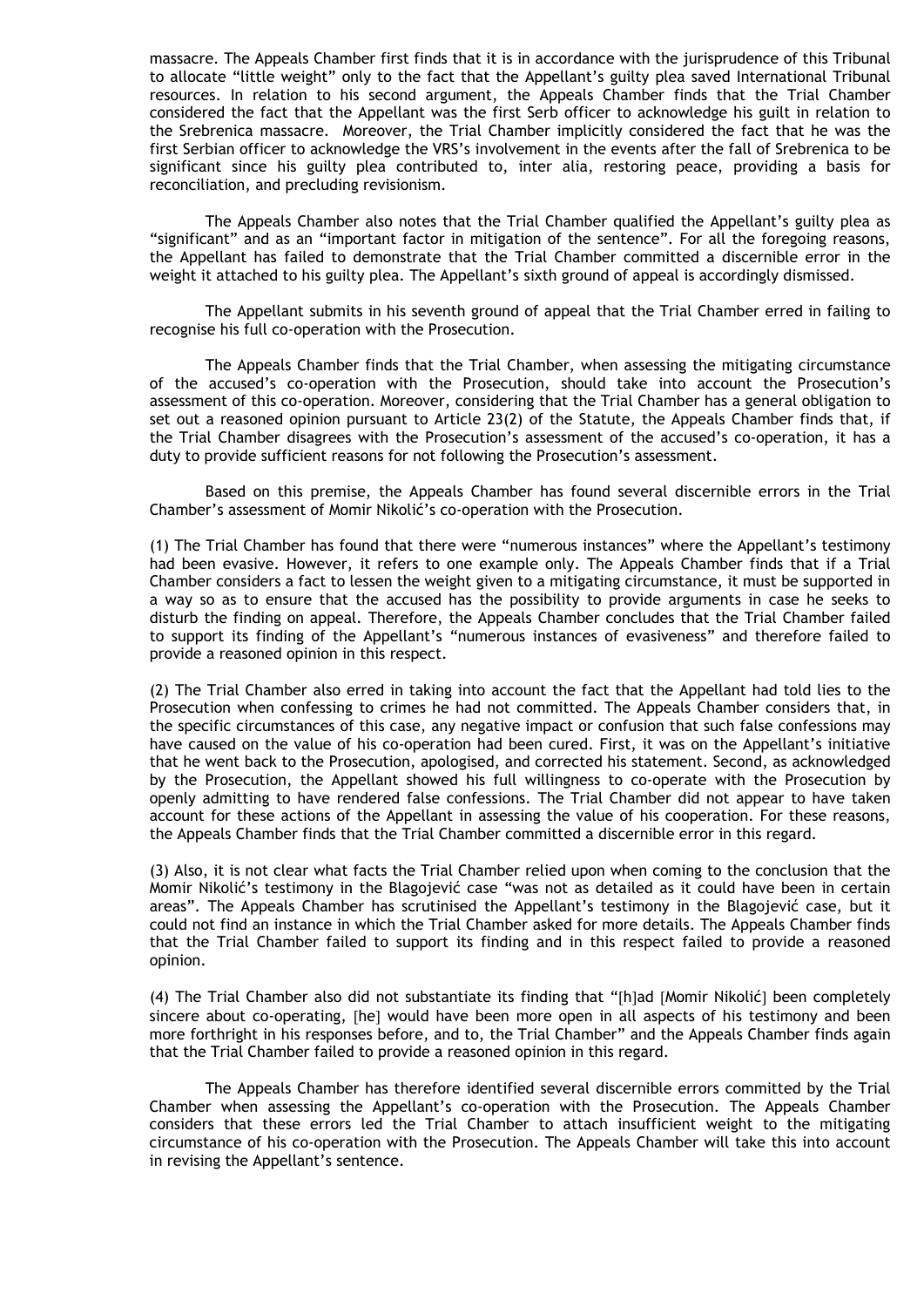For the foregoing reasons, the Appeals Chamber allows the Appellant's seventh ground of appeal in part.

In his eighth ground of appeal, the Appellant alleges that the Trial Chamber erred by failing to give him sufficient credit for his expression of remorse.

 The Trial Chamber decided that it could not "afford substantial weight" to the Appellant's remorse. The Appellant challenges the three reasons put forward by the Trial Chamber to justify its decision. Momir Nikolić alleges that (1) the Trial Chamber placed improper weight on the Appellant's reasons for entering into a Plea Agreement and for giving untruthful statements to the Prosecutor during the plea negotiations, (2) the Trial Chamber placed improper weight on the timing of the guilty plea, and (3) the mistranslation of the Appellant's Counsel statement in the closing arguments may have impacted the decision not to give appropriate weight to his remorse.

 The Appeals Chamber could not find an error by the Trial Chamber. In particular, the Trial Chamber did not err in taking into account Momir Nikolić's reasons for entering a Plea Agreement and his reasons for giving untruthful statements to the Prosecution. The Appellant has failed to put forward any argument why the Trial Chamber should not have taken those reasons into account. When arguing that there were also other reasons – apart from self-interested motives – that "played a major part in the Appellant's thought process" in reaching the Plea Agreement, the Appellant fails to see that the Trial Chamber in fact took those other reasons into account as it expressly cited in the Sentencing Judgement the Appellant's relevant statement at the Sentencing Hearing. The Appeals Chamber concludes that the Appellant has failed to demonstrate that the Trial Chamber gave improper weight to the Appellant's reasons for entering into a Plea Agreement and for providing untruthful statements to the Prosecutor during the plea negotiations.

 With respect to the timing of the guilty plea, the Appeals Chamber acknowledges that the timing of the Appellant's guilty plea cannot be considered by the Trial Chamber as an aggravating circumstance. In this case, the Appeals Chamber considers that the Trial Chamber did not err in referring to the timing of the guilty plea when assessing the weight to accord the Appellant's remorse. Rather, the Trial Chamber considered the timing of the Appellant's plea as evidence about the extent to which the plea was motivated by remorse, as opposed to self-interest. Where, as here, a Trial Chamber merely considers a plea's timing as evidence about the extent to which it was motivated by remorse, the Trial Chamber does not infringe the accused's rights. The Trial Chamber did not detract from the weight to accord this mitigating factor because the Appellant, for a time, exercised his right to plead not guilty.

 Regarding the mistranslation of the defence counsel's statement in his closing arguments at trial, the Appeals Chamber has already addressed this under the fifth ground of appeal. In relation to the eighth ground of appeal, the Appeals Chamber finds that the Trial Chamber did not refer to or consider the mistranslated statement when discussing the weight given to the Appellant's remorse.

 For the foregoing reasons, the Appeals Chamber concludes that the Appellant has failed to demonstrate that the Trial Chamber committed a discernible error in the weight it afforded to the mitigating circumstance of remorse. The Appellant's eighth ground of appeal is accordingly dismissed.

 Let me now recall the final conclusions of the Appeals Chamber. The Appeals Chamber has upheld the Appellant's third and fifth ground of appeal, as well as his seventh ground of appeal in part, and has dismissed all the other grounds of appeal. The Appeals Chamber stresses that under Rules 62ter(B) and 62ter(A) of the Rules, which apply to appeal proceedings by virtue of Rule 107 of the Rules, it is not bound by the sentencing range recommended by either party. The Appeals Chamber considers that the errors identified by the Appeals Chamber warrant a reduction of the sentence of 7 years of imprisonment.

 I shall now read the operative paragraph of the Appeals Chamber Judgement. Mr. Nikolić, would you please stand.

For the foregoing reasons, the Appeals Chamber, pursuant to Article 25 of the Statute and Rules 117 and 118 of the Rules of Procedure and Evidence;

 Noting the respective written submissions of the parties and the arguments they presented at the hearing of 5 December 2005;

Sitting in open session;